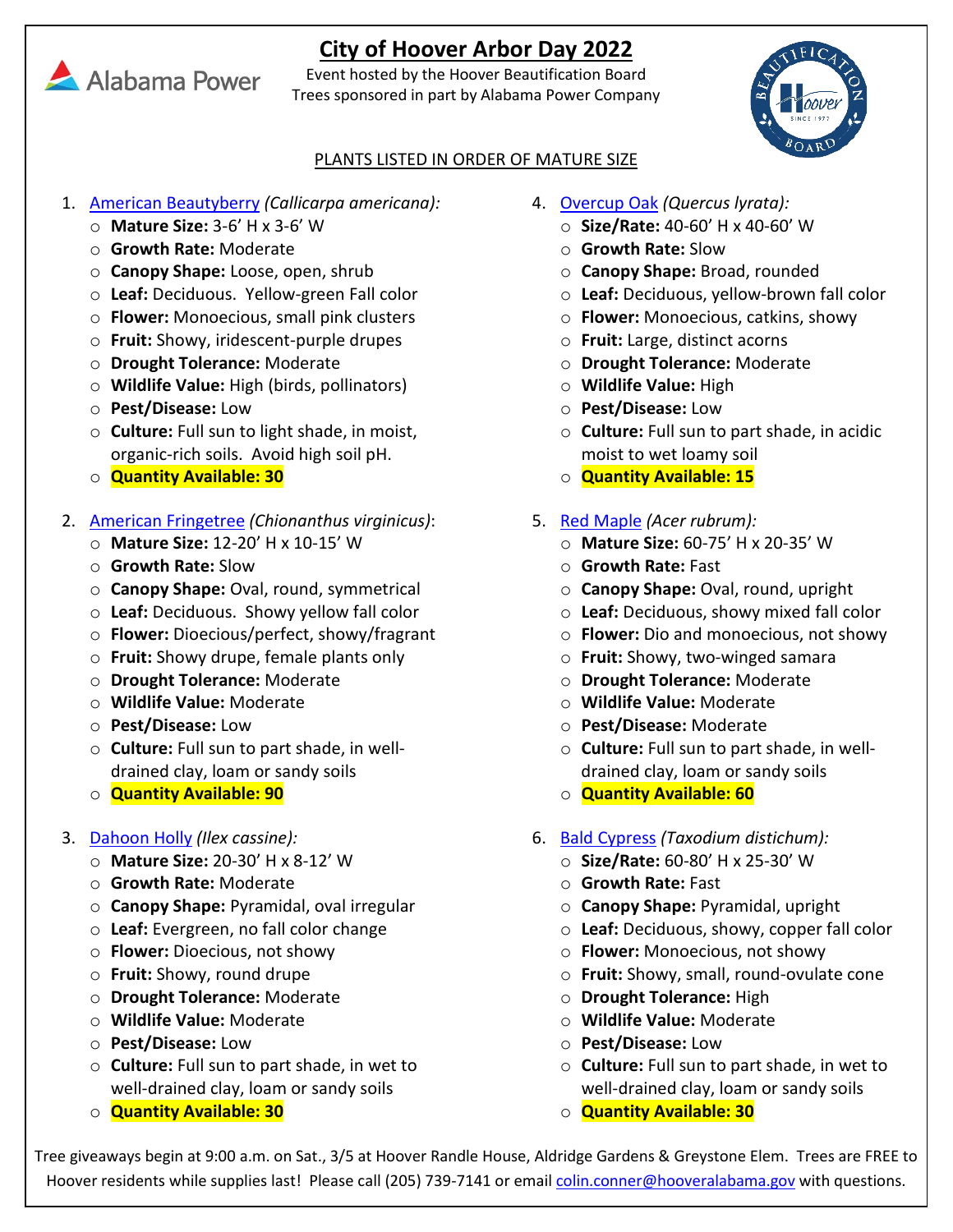## **City of Hoover Arbor Day 2022**



Event hosted by the Hoover Beautification Board Trees sponsored in part by Alabama Power Company



#### PLANTS LISTED IN ORDER OF MATURE SIZE

- 7. [Longleaf Pine](https://www.arborday.org/trees/treeguide/treedetail.cfm?itemID=1095) *(Pinus palustris)*:
	- o **Mature Size:** 60-80' H x 30-40' W
	- o **Growth Rate:** Slow
	- o **Canopy Shape:** Upright, oval, open
	- o **Leaf:** Evergreen needles in clusters
	- o **Flower:** Monoecious, catkins, showy
	- o **Fruit:** Large, showy cones
	- o **Drought Tolerance:** High
	- o **Wildlife Value:** High
	- o **Pest/Disease:** Low
	- o **Culture:** Full sun to part shade, in alkaline, rich, loamy or clay soils
	- o **Quantity Available: 30**

## 8. [American Sycamore](https://www.missouribotanicalgarden.org/PlantFinder/PlantFinderDetails.aspx?taxonid=285137) *(Platanus occidentalis):*

- o **Mature Size:** 75-100' H x 75-100' W
- o **Growth Rate:** Grows very large, very fast!
- o **Canopy Shape:** Upright, spreading, rounded
- o **Leaf:** Deciduous, large, yellow-brown in fall
- o **Flower:** Monoecious, not showy
- o **Fruit:** Spherical, fuzzy balls. Showy
- o **Drought Tolerance:** Low
- o **Wildlife Value:** Moderate
- o **Pest/Disease:** Low
- o **Culture:** Full sun to light shade in rich, humusy and consistently-moist soils. Best suited for large, wetter, natural areas
- o **Quantity Available: 15**

Tree giveaways begin at 9:00 a.m. on Sat., 3/5 at Hoover Randle House, Aldridge Gardens & Greystone Elem. Trees are FREE to Hoover residents while supplies last! Please call (205) 739-7141 or email colin.conner@hooveralabama.gov with questions.